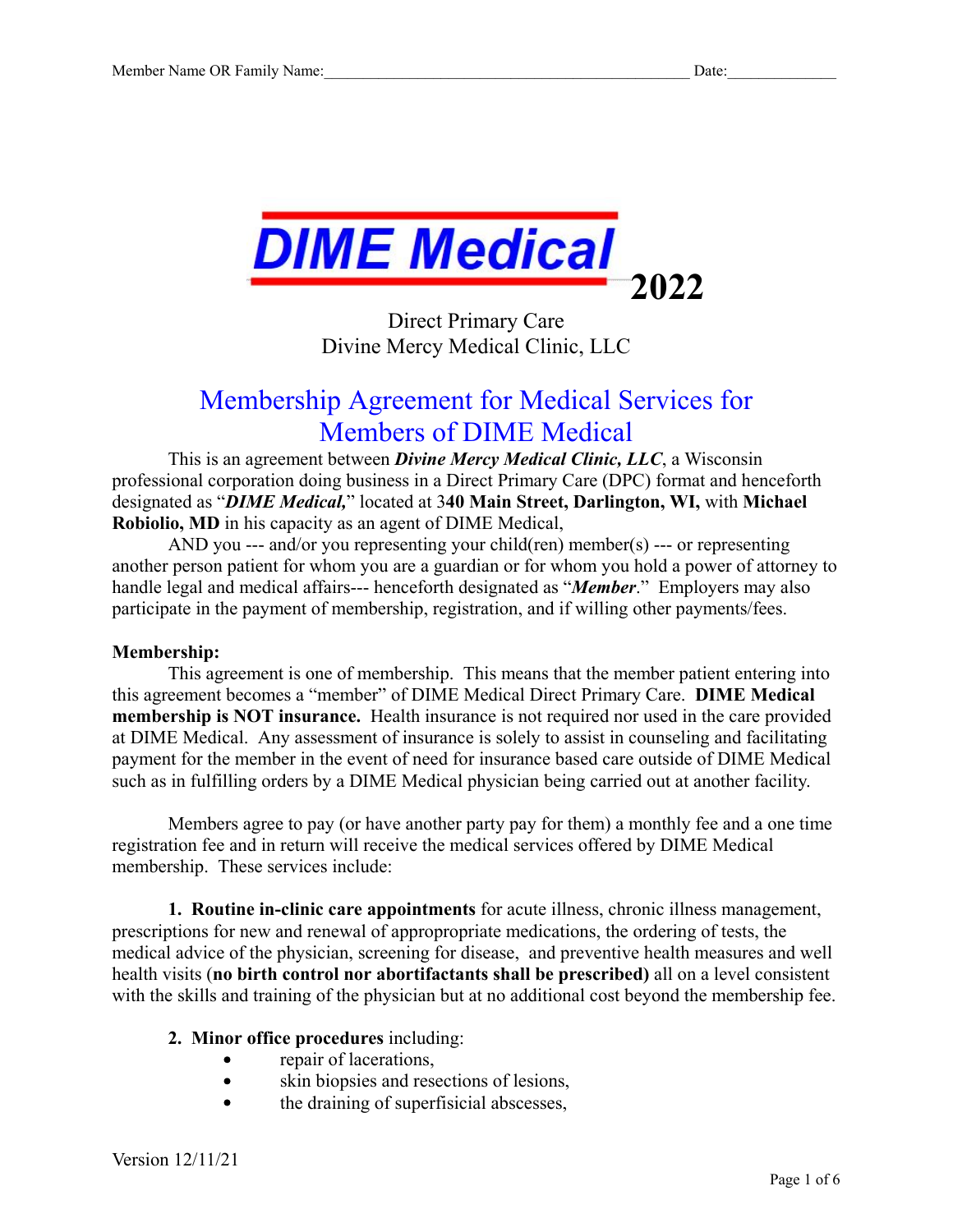- drainage and/or removal of cysts,  $\bullet$
- $\bullet$ removal of foreign bodies including from the surface of eyes
- $\bullet$ removal of ear wax,
- splinting and casting of many injuries and fractures,
- wound care,  $\bullet$
- ingrown toenail treatment partial removal of nail,
- -All if the particular case is within the skill of the physician,

**-All at no additional cost beyond the paid up to date membership fee.**

**However, the cost of any tissue pathology testing or other testing at a reference lab will be paid by the Member at the member discounted rates.** DIME Medical makes every attempt to minimize these additional costs and has arranged for discounts through contract with reference labs.

**3. Set list of tests** and related services when appropriate at no additional charge:

- ECG
- Rapid strep testing  $\bullet$
- Urine chem strip testing  $\bullet$
- Urine pregnancy qualitative testing
- Blood sugar level  $\bullet$
- Point of care urine drug testing  $\bullet$
- Phlebotomy (blood drawing)

Any subsequent testing of blood or other tissue/fluids/cultures referred to a reference lab will be paid by the member (or their assigned payer) at the discount rate available through the DIME Medical contract with the lab plus a small additional fee for our expenses. The charges if known will be made available at the time of service. Most are known but some may require additional tests. The possible additional cost will also be made available for additional testing as best as known.

Additional services may be added over time and may incur additional fee.

**4. Direct access to their physician by phone, text, email and sometimes web camera, 7 days a week and 24 hours per day,** noting that there are conditions in which the call may not be directly taken and a prompt call back may still be delayed for up to a few hours. This service will continue during mild illness and vacations of the physician unless cross-coverage is provided by another appropriate medical professional. Note, telemedicine is only licensed in state of Wisconsin due to laws governing telemedicine requiring licensing in the state where the patient is physically located at the time of the interaction.

Telephone call to the clinic during normal office hour OR Email / text message at any time will be the preferred method of communication for nonurgent matters such as refill requests.

5. Appointments will be available the same clinic day or the next clinic day as appropriate to the medical condition of concern.

6. The number of "Patients" in the membership will be capped in order for the patients to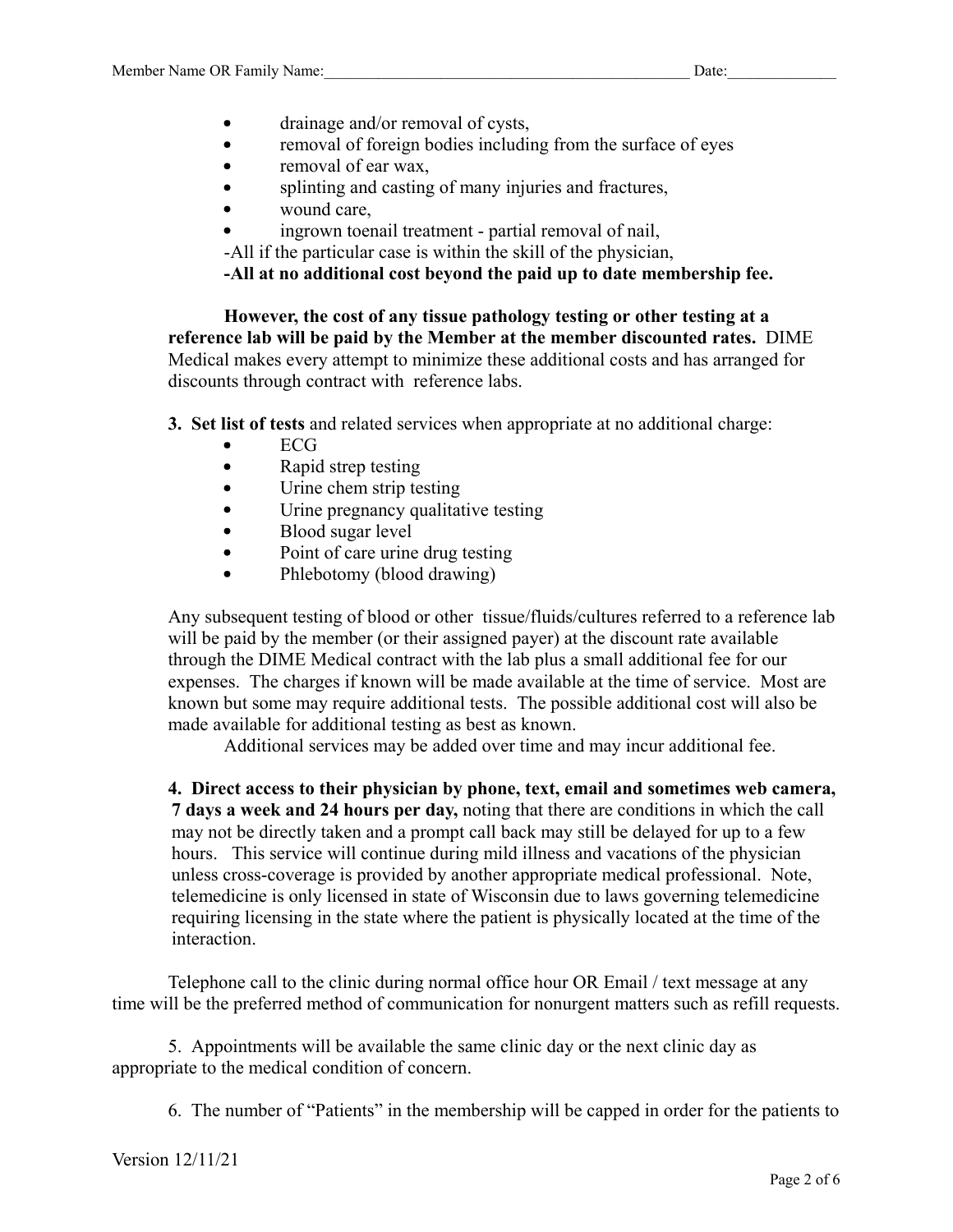have sufficient access to the physician.

In 2022 that cap is 300 patients unless clinic hours are expanded to afford such increase.

### **Services NOT included in Membership:**

Not all conditions can be appropriately managed or diagnosed by a primary care physician in the office setting. Patients may need to be referred to specialists or to other care outside of this clinic's capabilities. The cost of such care is the patient's responsibility.

## **Subscription for Membership:**

**1. Elligibility**: ALL people are elligible for membership and services begining Jan 1, 2022.

1. **Wisconsin Medicaid** or **HMO insured** (Health Maintenance Organizations) patients are elligible BUT any orders placed outside the clinic may NOT be paid by the health insurance as our doctor(s) are not participating providers in Medicaid.

2. **Medicare** patients are **elligible** for membership and all services at DIME Medical, BUT must complete a two-page separate form required by law informing of benefits and limits. Any orders placed by our physician MAY still be paid by Medicare as Dr. Robiolio has opted out of Medicare which allows for this.

**2. Fee amount** is set annually for the calendar year by DIME Medical. Any changes will be disclosed to current members prior to changes taking effect. If fees are increased for new members prior to the annual renewal, the new fee will not affect current members until the next calendar year, unless their membership is suspended and they then wish to rejoin DIME Medical as a "re-new" member (3).

The current fee schedule for 2022 is as follows:

**\$52.50 per adult per month** (18 years of age and older or child alone without an adult membership accompanying)

**\$26.25 dollars per child per month** (with an accompanying adult membership otherwise adult rate will be charged) less than 18 years of age

**\$157.50 per family = two adults with 2-4 legal children,** additional children cost an additional **\$10.50/month per child** up to 10 children (this maximum limit may be waived at discretion of DIME Medical).

There is a **\$50 registration fee ONE TIME for each new member, with family Maximum of \$150**.

**Employer or 3 rd party paid accounts** will be handled separately according to the Employer/3<sup>rd</sup> party billing agreement.

**3. Fee schedule** is based on monthly amount, however, it may be paid every 3, 6, or 12 months with discounts as such:

Version 12/11/21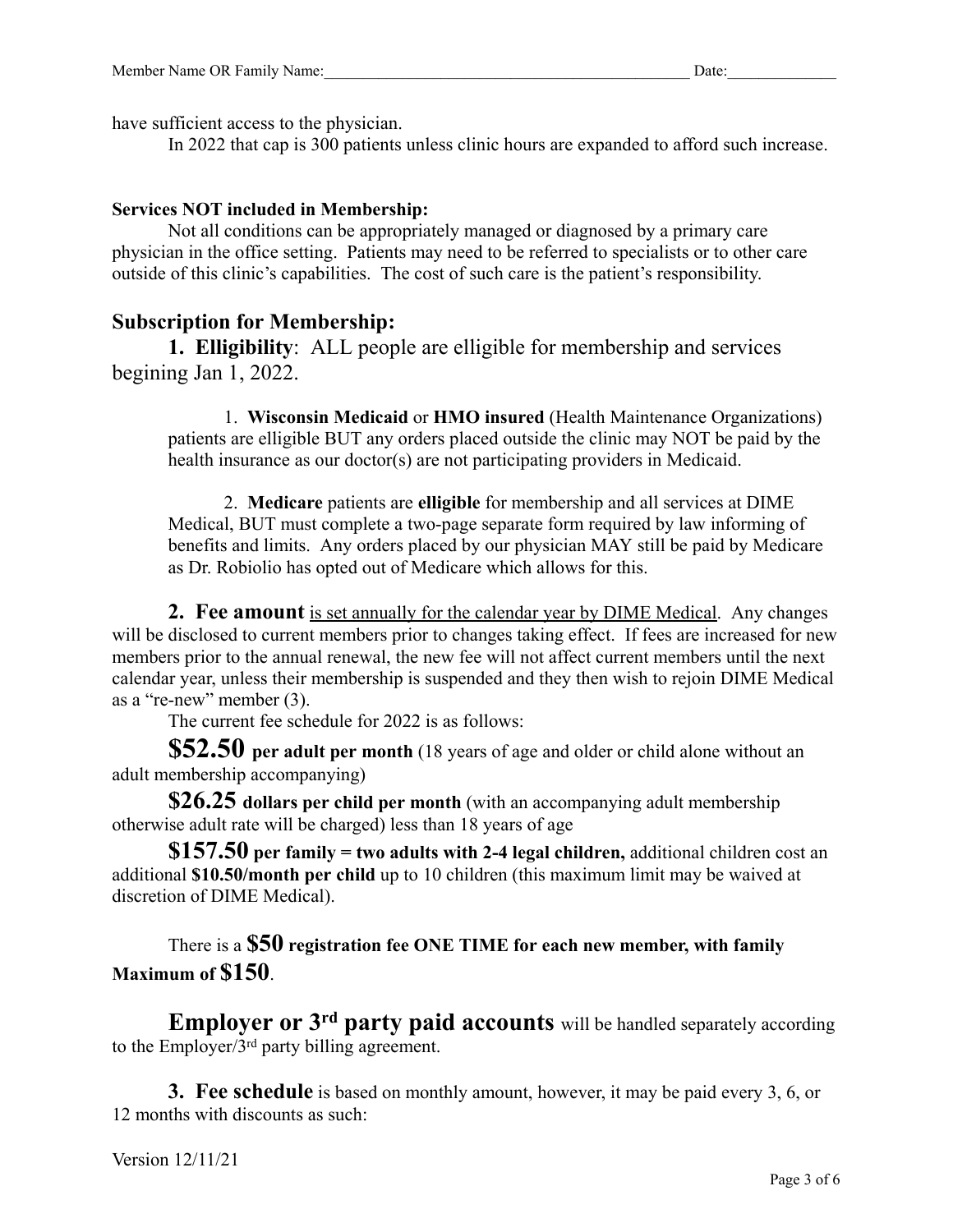- 3 months 1% discount  $\bullet$
- 6 months 2.5% discount  $\bullet$
- 12 months 5% discount

## **4. Payments to DIME Medical:**

a. **Timing of payments** - Payments are to be made **at the time of registration and before services begin for any given month. Fee calendar begins on the date registration is complete and membership verified - OR the paper application is complete, signed, and accepted at our office.**

### b. **Failure to make payments:**

1. Failing to make monthly payment within the month of membership service for that payment can result in no service being provided until payment is made unless waived by DIME Medical.

2. Failing to make monthly payments by **the end of the month of membership service** will result in "suspension"(1) of membership unless a waiver is made by DIME Medical.

## c. **Re-Newal(3) of membership fee:**

1. *After suspension(1) of membership,* a person will be treated as a new member and will need to re-pay the registration fee.

## **5. Payment method:**

**a. Automatic** via Atlas MD secure program:

-Credit card charge - requires providing us with valid credit card information and date per month of intended charging  $1^{st}$ ,  $5^{th}$ ,  $10^{th}$ ,  $15^{th}$ ,  $20^{th}$ ,  $25^{th}$ .

-Bank deduction - requires providing us with valid bank account number and routing number *AND* processing small test claims to validate the transaction pathway. The bank deduction day of month should follow the same rule as above for Credit Card.

**b. Manual** by notification to our clinic of needed information:

-Credit card charge one time / each time

-Check one time / each time

-Cash one time /each time

**c. Payments** may be made by the member or by someone on behalf of the member including an employer.

# **Suspension vs Termination of Membership and Services:**

**1. A patient may "suspend"(1)** his or her or family membership at their own discretion but must make DIME Medical aware of their intent to suspend membership in order to stop any automatic payments and as a general courtesy.

- a. Registration fee is not refundable.
- b. Monthly membership once paid is **NOT** refundable for given month. It is also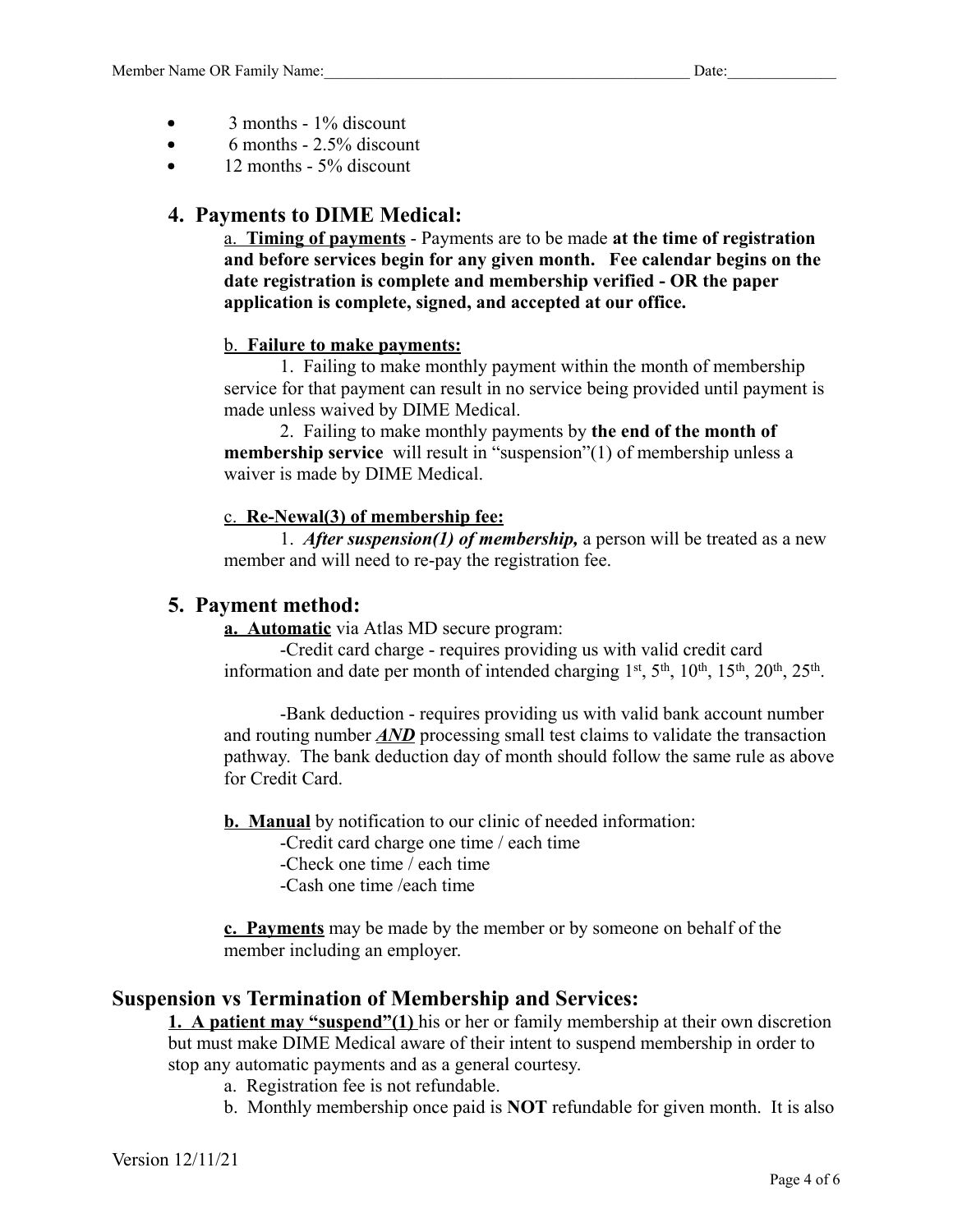due whether paid or not in any month in which service has been given.

c. 3, 6, 12 month memberships may be refunded beyond the current month but with discount deducted accordingly.

For example: A one year membership paid but refund requested in the 6th month would only receive a 6 month refund with an adjusted discount of 2.5% rather than the annual 5% discount.

**2. DIME Medical may "terminate"(2)** a patient member without cause. In such case, the patient member will be given 60 days notice of termination by Certified Letter officially with the specific termination date. However, if payment is withheld by patient member, then no care will be provided except on an emergent basis.

The patient member may request a meeting with DIME Medical staff to appeal the termination for reversal. The meeting scheduling will not affect the termination date unless it is reversed at the discretion of DIME Medical staff.

Patient is responsible for finding further care past the termination date but may request record forwarding to a new provider at no cost. Requests for personal copies of records will be subject to charge depending upon the size of the record. \$20 base for any record and \$0.10 per page if greater than 50 pages.

## **The term of this membership agreement** is for Calendar year 2022

regardless of when a member joins. However, in the case of advanced payment, it will extend through the period of the advanced payment even if beyond the calendar year. It may also extend beyond the calendar year when no changes are announced by DIME medical and the terms remain agreeable to the member as evidenced by continued membership payments. However the member is under NO OBLIGATION to remain a member of DIME Medical and may suspend their membership at ANY TIME.

--------------------------------------------------------------------------------------------------

#### Terms:

(1) "Suspension" = no longer member but may return to membership by paying the membership fee AND paying another registration fee.

(2) "Termination" = no longer member and may NOT return to membership.

(3) "Re-New" Membership = member who was suspended for nonpayment or by choice and returns to rejoin DIME Medical within a one year period. After 1 year is a new member again.

# **SEE NEXT PAGE FOR SIGNATURES AND NAMES**